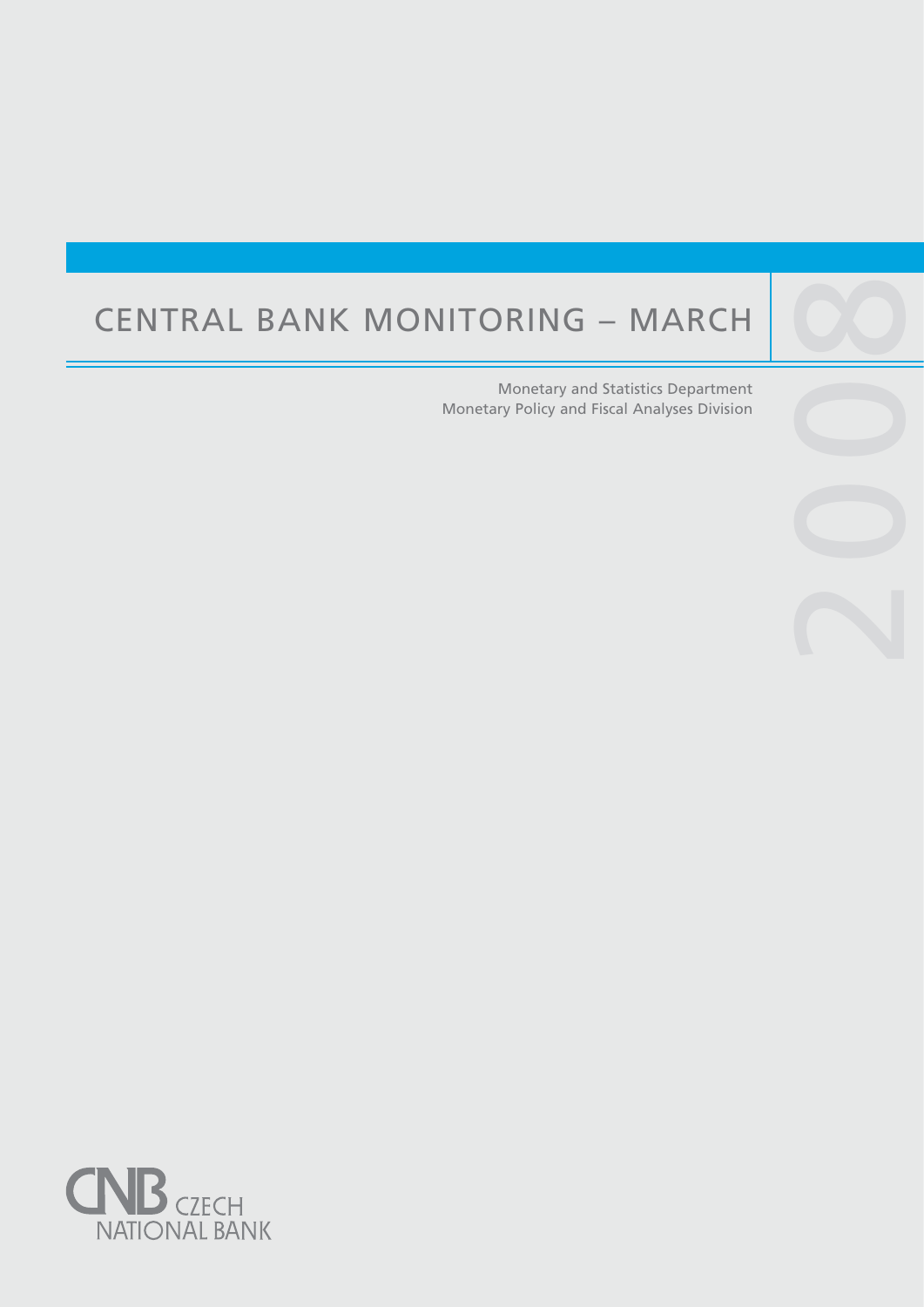# **In this issue:**

*The past three months have seen growing uncertainty regarding the impacts of the financial crisis on the real economy. The hot topics are depth of the likely recession in the USA, the Fed's sharp cuts in key rates, and the global inflation shock in the shape of rising prices of food and oil. In* **Spotlight** *we refer back to the September issue of* **Monitoring** *and take a look at the liquidity problems and the coordinated actions taken by central banks. Our selected speech is Donald L. Kohn's address on developments in Fed monetary policy transparency and communications.* 

# **1. Latest monetary policy developments at selected central banks**

## **ECB and Fed**

|                                      | Euro area (ECB)                               | <b>USA (Fed)</b>                                   | The ECB continued to<br>$\blacksquare$                 |
|--------------------------------------|-----------------------------------------------|----------------------------------------------------|--------------------------------------------------------|
| Inflation target                     | $< 2\%$ <sup>1</sup>                          | n.a.                                               | bide its time and left its                             |
| <b>MP</b> meetings<br>(rate changes) | 10 Jan (0.00)<br>7 Feb (0.00)<br>6 Mar (0.00) | 11 Dec (-0.25)<br>22 Jan (-0.75)<br>30 Jan (-0.50) | rates unchanged at 4%.<br>• The Fed lowered its key    |
| Current basic rate                   | 4.00%                                         | $3.00\%$                                           | interest rate three times                              |
| Latest inflation                     | 3.2% (Feb 2008) <sup>2</sup>                  | 4.3% (Jan 2008)                                    | in the past three months<br>(by $1.50$ p.p. in total). |
| <b>Expected MP meetings</b>          | 10 Apr<br>8 May<br>5 June                     | 18 Mar<br>29-30 Apr                                | The Fed's firm stance is<br>evidenced<br>the<br>by     |
| Other expected events                | 6 Jun: publication of<br>forecast             | 16 Apr: publication of<br>Beige Book               | 0.75 p.p. rate cut made at<br>an extraordinary FOMC    |
| Expected rate movements <sup>3</sup> |                                               |                                                    | meeting on 22 January.                                 |



 $^1$  ECB definition of price stability; <sup>2</sup> preliminary estimate; <sup>3</sup> The direction of the expected change in rates in the coming quarter is taken from the Consensus Forecasts survey and from the RBNZ's survey.

| Centrum Lui opeum economics          |                                                              |                                                 |                                                            |  |  |
|--------------------------------------|--------------------------------------------------------------|-------------------------------------------------|------------------------------------------------------------|--|--|
|                                      | <b>Slovakia (NBS)</b>                                        | <b>Hungary (MNB)</b>                            | <b>Poland (NBP)</b>                                        |  |  |
| Inflation target                     | $<$ 2%                                                       | 3.0%                                            | 2.5%                                                       |  |  |
| MP meetings<br>(rate changes)        | 18 Dec (0.00) <sup>4</sup><br>29 Jan (0.00)<br>26 Feb (0.00) | 17 Dec (0.00)<br>21 Jan (0.00)<br>25 Feb (0.00) | 18-19 Dec (0.00)<br>29-30 Jan (+0.25)<br>26-27 Feb (+0.25) |  |  |
| Current basic rate                   | 4.25%                                                        | 7.50%                                           | 5.50%                                                      |  |  |
| Latest inflation                     | 3.8% (Jan 2008)                                              | 7.1% (Jan 2008)                                 | 4.3% (Jan 2008)                                            |  |  |
| <b>Expected MP meetings</b>          | 25 Mar<br>29 Apr<br>27 May                                   | 31 Mar<br>28 Apr<br>26 May                      | 25-26 Mar<br>29-30 Apr<br>27-28 May                        |  |  |
| Other expected events                | 20 May: Report on Monetary<br>Developments 2007              | 19 May: publication of IR <sup>3</sup>          | 20 May: publication of IR <sup>5</sup>                     |  |  |
| Expected rate movements <sup>3</sup> |                                                              |                                                 |                                                            |  |  |

## **Central European economies**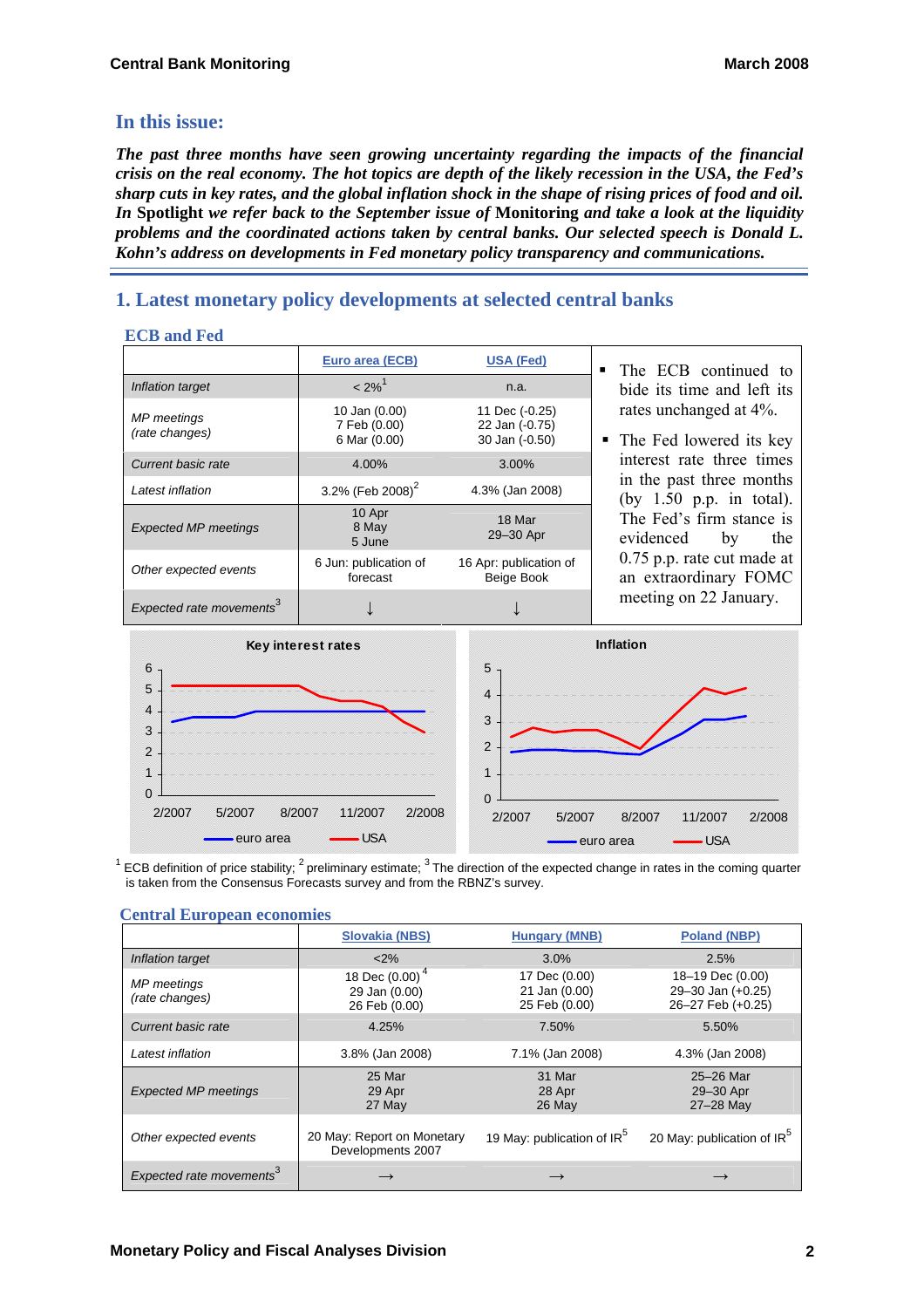

4<br>4 The NBS decides on rates once a week; the dates given correspond to the expected dates of discussion of the Situation Report; <sup>5</sup> Inflation Report

Basic rates in the Central European region (Slovakia, Hungary and Poland) were calmer, with only Narodowy Bank Polski (NBP) raising its key rate. It did so twice in a row by 0.25 p.p. to 5.50% in response to a rising inflation rate amid wage-cost pressures and fears of second-round effects.

| <b>Other selected initiation-targeting countries</b> |                                                            |                                 |                               |  |  |
|------------------------------------------------------|------------------------------------------------------------|---------------------------------|-------------------------------|--|--|
|                                                      | <b>United Kingdom (BoE)</b>                                | <b>Sweden (Riksbank)</b>        | <b>New Zealand (RNBZ)</b>     |  |  |
| Inflation target                                     | 2%                                                         | 2%                              | 2%                            |  |  |
| MP meetings<br>(rate changes)                        | $9 - 10$ Jan $(0.00)$<br>6-7 Feb (-0.25)<br>5-6 Mar (0.00) | 18 Dec (0.00)<br>12 Feb (+0.25) | 24 Jan (0.00)<br>6 Mar (0.00) |  |  |
| Current basic rate                                   | 5.25%                                                      | 4.25%                           | 8.25%                         |  |  |
| Latest inflation                                     | 2.2% (Jan 2008)                                            | 3.2% (Jan 2008)                 | 3.2% (2007 Q4)                |  |  |
| <b>Expected MP meetings</b>                          | 9-10 Apr<br>$7-8$ May<br>$4-5$ Jun                         | 22-23 Apr                       | 24 Apr<br>5 Jun               |  |  |
| Other expected events                                | 14 May: publication of IR <sup>5</sup>                     |                                 |                               |  |  |
| Expected rate movements <sup>3</sup>                 |                                                            | $\longrightarrow$               |                               |  |  |
|                                                      |                                                            |                                 |                               |  |  |

#### **Other selected inflation-targeting countries**



The BoE lowered its key rate by 0.25 p.p. in response to the financial crisis and the situation in the USA, whereas the Riksbank went in the opposite direction and tightened its monetary policy. The RNBZ left its rates unchanged; its key rate has been 8.25% since July 2007.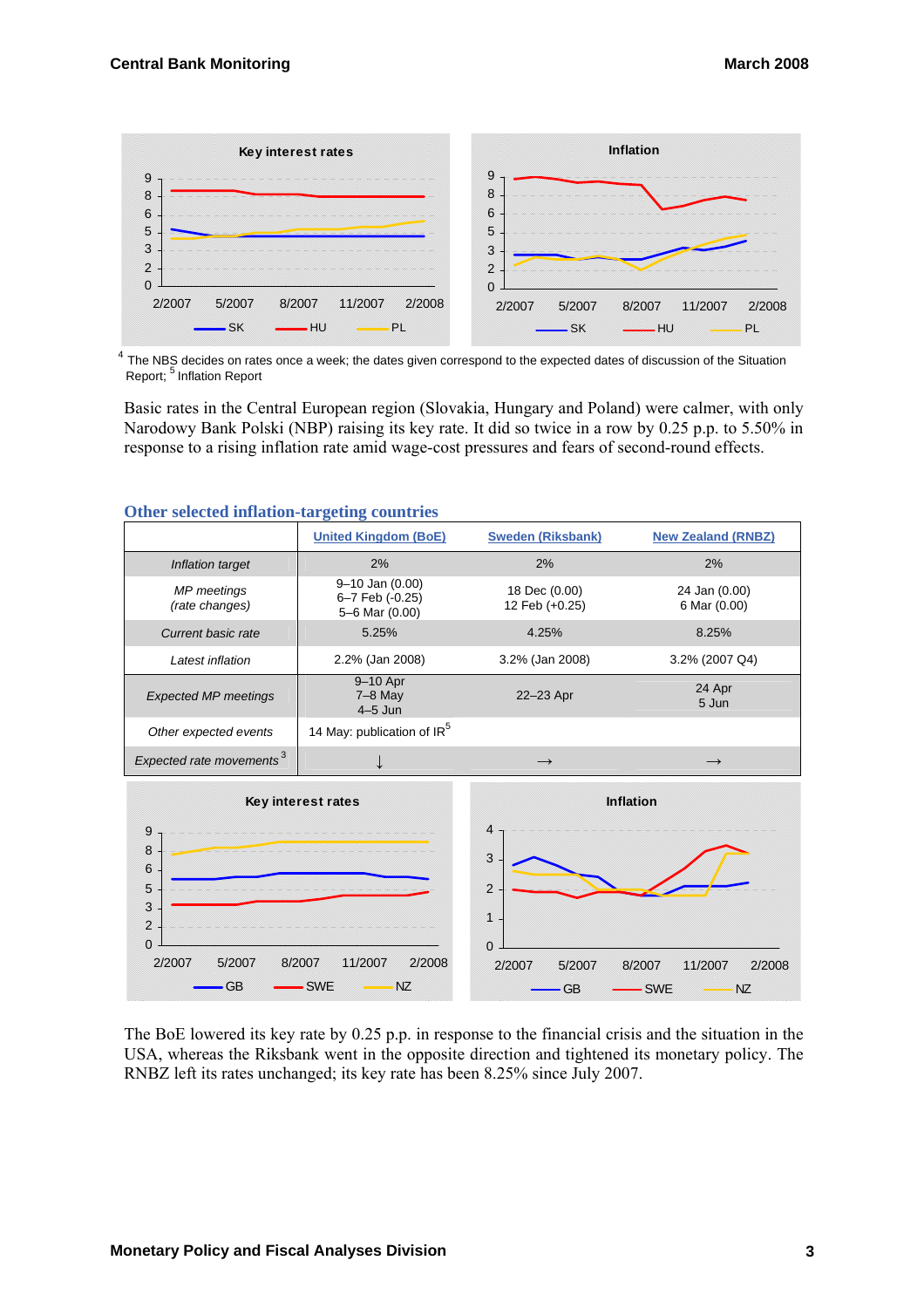## **2. News**

## **[Malta and Cyprus adopt euro](http://www.ecb.int/press/pr/date/2008/html/pr080204.en.html)**

On 1 January 2008, Malta and Cyprus [introduced the euro](http://www.ecb.int/press/pr/date/2008/html/pr080101.en.html) and the number of countries using the single European currency rose to 15. Both countries' central banks thus became members of the Eurosystem. The conversion rates are 1 EUR per 0.429300 MTL and 1 EUR per 0.585274 CYP. January saw an initial period of [dual circulation of the national currencies together with the euro](http://www.ecb.int/press/pr/date/2008/html/pr080103.en.html). The euro subsequently became the sole legal tender in both countries with effect from 1 February 2008. It is estimated that around 80% of the national banknotes had been withdrawn from circulation in both economies by 4 February. Commercial banks will exchange currency free of charge until 31 March 2008 in the case of Malta and until 30 June 2008 in the case of Cyprus. Both countries have set a time limit of 10 years from the end of the dual circulation period for exchanging currency at the central bank. According to both central banks, the changeover to the euro has been completed successfully and the response of the public has been positive.

## **[Hungarian forint abandons flexible peg](http://english.mnb.hu/Engine.aspx?page=mnben_monet_kozlem&ContentID=10750)**

The Hungarian government and central bank (the MNB) agreed to abandon the flexible exchange rate peg with a fluctuation band of  $\pm 15\%$  around the central rate (282.36 forints to the euro) and to adopt a floating exchange rate with effect from 26 February 2008. The flexible peg had been introduced in 2001 after the abandonment of the crawling peg. The MNB says that the floating forint will provide it with better conditions to achieve its inflation target, to meet the nominal convergence criteria and finally to enter ERM II.

## **[British mortgage bank Northern Rock nationalised…](http://www.bankofengland.co.uk/publications/northernrock/index.htm)**

The UK government decided to take temporary control of mortgage bank Northern Rock owing to massive financial losses caused by the problems in the loan market and by the mortgage crisis in the USA. The Bank of England had tried to support the fifth-largest mortgage bank in the country back in Autumn 2007 by providing financial assistance (direct funding through the discount window at a penalty interest rate), thus taking on the role of lender of last resort. But instead of calming the situation, the arrangement between the BoE and Northern Rock had triggered panic among clients, leaving Northern Rock facing the first run on a bank in the UK since 1866. However, Northern Rock remains open for business as usual, as it was prior to the UK government's decision.

## **[...and Mervyn King to be reappointed Bank of England governor](http://ekonomika.ihned.cz/c1-22857590-mervyn-king-zustava-guvernerem-bank-of-england)**

On 30 January 2008, Queen Elizabeth II approved the reappointment of Mervyn King as governor of the Bank of England for a second five-year term. Mr King's first term expires on 30 June.

## **[Candidates for vice president of Narodowy Bank Polski](http://www.nbp.pl/)**

The Polish president accepted two candidates for the office of vice president of Narodowy Bank Polski. The first candidate is Mr Piotr Wiesiołek, who, among other things, is regarded as a specialist in foreign exchange reserve management. The second is Professor Witold Koziński, who previously held the position of vice president in 1992–1998 and thus offers a balance of academic and practical experience.

## **[Hyperinflation in Zimbabwe](http://www.rbz.co.zw/about/inflation.asp)**

The annual rate of inflation in Zimbabwe reached one hundred thousand per cent (100,580.2%) in January. The preceding month it had hit 66,000 per cent. The dramatic surge in inflation is due to food and fuel shortages. A new \$10 million banknote was issued in January. Zimbabwe has been mired in economic crisis for the last seven years and has the highest rate of inflation in the world.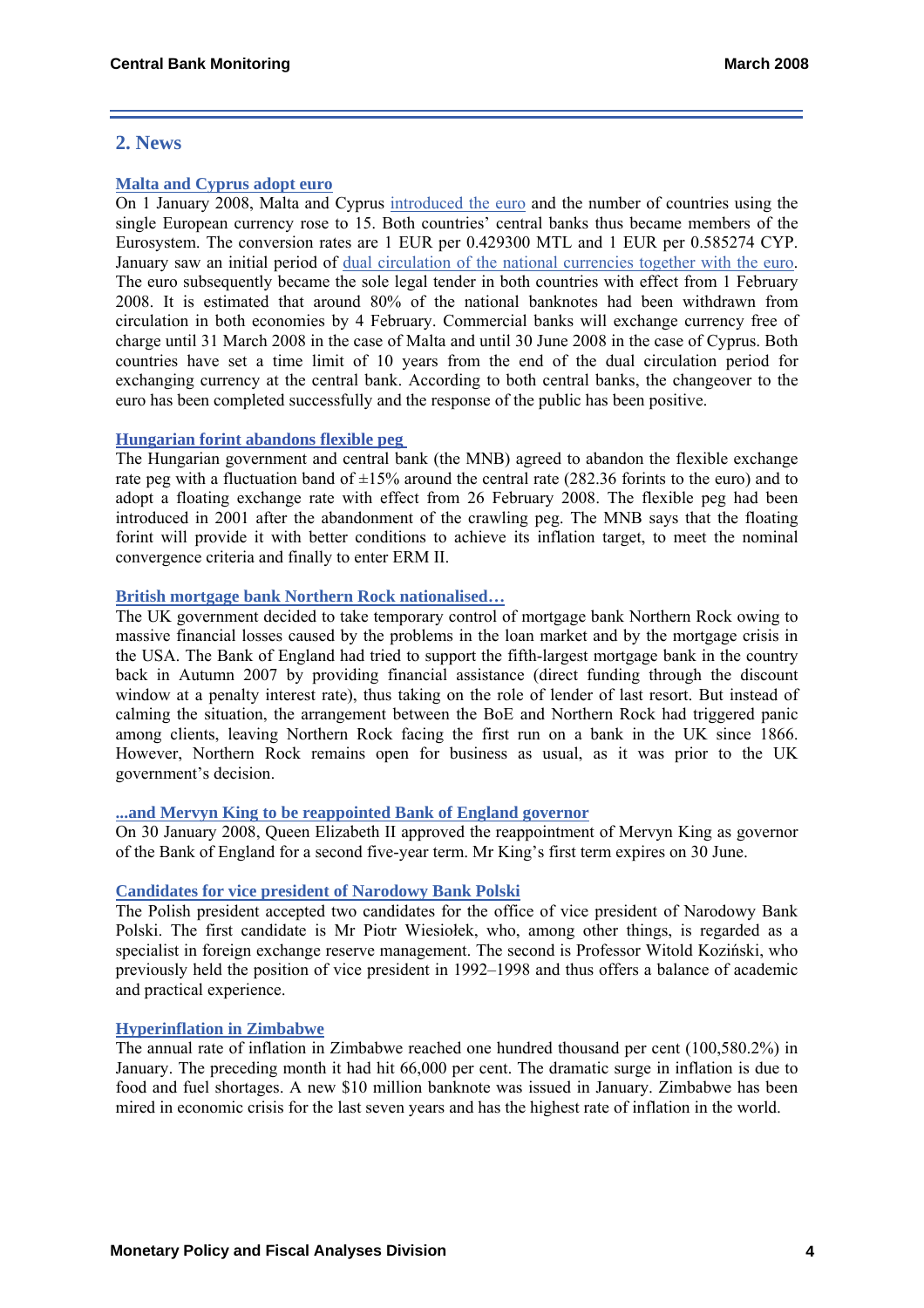## **3. Spotlight: The liquidity problems and the coordinated actions taken by several central banks**

*This March issue of* Monitoring *refers back to last September's* Spotlight*, which examined the financial market crisis in full swing at the time. We now return to this issue, this time from a rather different angle, taking a look at the joint and coordinated provision of liquidity to the money market by several cent[ra](#page-4-0)l banks in the latter stages of the crisis.* 

## **Central banks' actions prior to 12 December 2007 (before the coordinated approach was announced)**

As mentioned in the September issue of *Monitoring*, the ECB and the Fed started to supply the markets with large volumes of liquidity soon after the crisis erupted, doing so in an attempt to bring short-term interest rates down close to the monetary policy rates and to calm the situation. The efforts by these two central banks to reduce interbank rates back to their "pre-crisis" levels continued until early December. The Fed provided the markets with extraordinary liquidity and, with its reduced discount rate, encouraged banks to ma[ke](#page-4-1) more use of the lending facility. However, despite commercial banks' liquidity access problems and a rapidly widening interest rate spread, this facility was little used.<sup>1</sup> The reduction of the Fed's basic rate by 0.25 p.p. on 11 December 2007 was viewed by the markets as too small. Amid the increased uncertainty, banks' unwillingness to actively enter the interbank market continued to show up at longer maturities.

The ECB, which, like the Fed, supplied the market with additional liquidity, succeeded in lowering the overnight rate to the level of its basic rate, but failed to reduce the longer-term 1M and 3M rates to the desired level. This was mainly due to persisting uncertainty concerning individual banks' loan exposures and to the unwillingness of financial institutions to lend to each other. A number of other central banks (the BoE, the BoC and the  $SNB$ )<sup>2</sup> were faced with a similar situation. Interbank rates then decreased (and spreads between 1M/3M rates and the basic rate narrowed – see the chart) on the money markets on both sides of the Atlantic until the turn of 2008, thanks above all to the coordinated central bank intervention.



**Spreads between interbank rates and central bank basic rates**

Source: Thomson DataStream. Note: Vertical line denotes 12 December 2007.

## **The players and their coordinated approach**

On 12 December 2007, seven central banks took official action to address the elevated pressures in short-term liquidity markets and thus stabilise those markets. Five banks (the Fed, the ECB, the BoE, the BoC and the SNB) took an active stand. The remaining two (the Riksbank and the Bank of Japan) voiced an interest in the joint action, but did not actively provide the market with liquidity. However, they did promise to get involved if the need arose. It is not unusual for a central bank to supply liquidity to the market, although the volumes offered at the auctions in this case were exceptionally high. However, it is rare to see several central banks take joint, coordinated action.

<span id="page-4-0"></span> $\frac{1}{1}$  $<sup>1</sup>$  The possible reasons included the following: (a) the rate at which the Fed lent to other banks was not determined by auction (the interaction</sup> of supply and demand), but was a penalty rate fixed by the Fed, which evidently deterred banks from bidding; (b) any bank that used the discount window was dogged by the stigma of insolvency.

<span id="page-4-1"></span> $^{2}$  BoE – Bank of England, BoC – Bank of Canada, SNB – Swiss National Bank.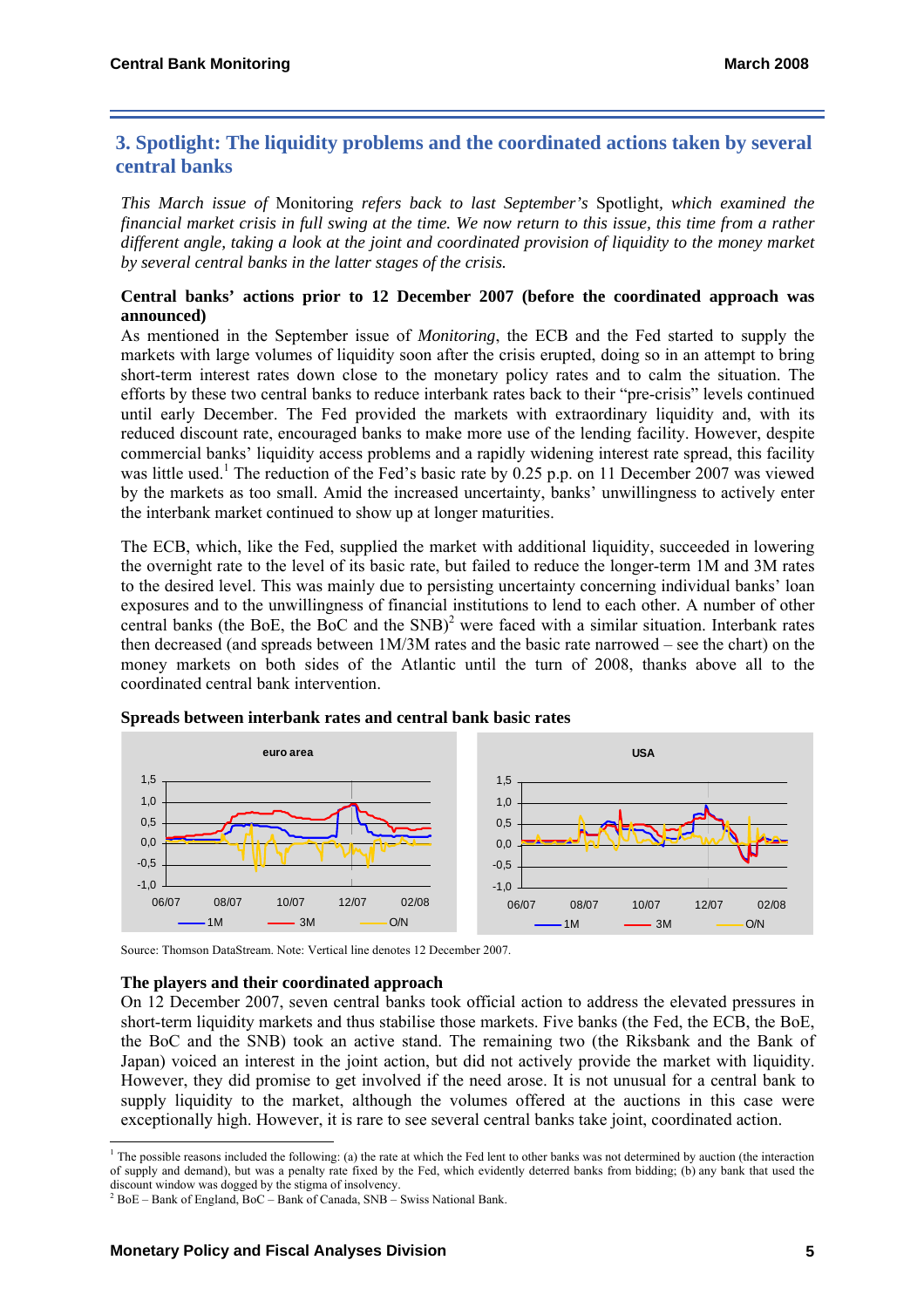## **How did the coordinated supply of liquidity proceed?**

There were two basic types of operation – collateralised lending to financial institutions at 1M–12M maturities, and currency swap lines. The Fed offered the ECB and the SNB \$24 billion through [foreign exchange swap lines](http://www.federalreserve.gov/newsevents/press/monetary/20071212a.htm)<sup>3</sup> in order to boost the supply of U.S. dollars in Europe. The Fed also offered large volumes of dollars to financial institutions between 17 December 2007 and 25 February 2008 in six  $Term Auction Facility<sup>4</sup> (TAF) tends. These funds were provided at the market rate,$ </u> mostly with 28-day maturity and with relaxed collateral quality requirements. Demand from financial institutions was three times higher than supply in the tenders in December, and the demand in subsequent auct[io](#page-5-0)ns was far from met despite an increase in volumes. At the beginning of March Fed decided to increase the amounts outstanding in the TAF and will continue to conduct them for at least the next six months. Moreover, Fed will initiate a series of term repurchase transactions that are expected to cumulate to \$100 billion.

Unlike the Fed and the BoE, the ECB provided the market with extraordinary liquidity as soon as the problems emerged<sup>5</sup> (i.e. from the end of August), doing so in the form of extraordinary longer-term refinancing operations (LTROs) in euros with 3M maturity. It carried out further supplementary LTROs on 12 December 2007 and 21 February 2008 and announced one more for 13 March. By contrast, until the coordinated measures started the Fed and the BoE used direct financing through the lending facility. Another difference from the pre-12 December actions is that the operations took place by agreement between the central banks. On the same days on which the Fed conducted its tenders, the ECB announced four dollar term tenders at fixed rates derived from the Fed's tender rates. The dollars used in the ECB and SNB tenders come from the swap lines opened by the Fed.

The BoE offered liquidity on 18 December 2007 and 15 January 2008 in the form of variable-rate long-term repo operations at 3M, 6M, 9M and 12M maturities against eligible collateral denominated in GBP, USD, CAD, SWK, CHF and JPN (the collateral quality requirements were relaxed for 3M operations, and it was the 3M maturity that subsequently accounted for almost the entire allotted auction volume). The final two central banks directly involved (the SNB and the BoC) also supplied liquidity, but in relatively small volumes. The SNB announced two auctions in the form of repo tenders with 1M maturity. The BoC also announced two auctions for 1M.

| CB         | reduction in<br>basic rates<br>(current rate) | transaction<br>type             | <i>auction</i><br>volume                           | currency                 | rate<br>spread $(\% )$             | period when<br>operations were<br>conducted <sup>1</sup> |
|------------|-----------------------------------------------|---------------------------------|----------------------------------------------------|--------------------------|------------------------------------|----------------------------------------------------------|
| <b>ECB</b> | stability<br>(4%)                             | <b>TAF</b><br>LTRO <sup>2</sup> | $4 \times 10$ bn<br>$2 \times 60$ bn               | <b>USD</b><br><b>EUR</b> | $4.65 - 3.12^3$<br>$4.88 - 4.26^4$ | 17 Dec-28 Jan<br>12 Dec $-21$ Feb <sup>5</sup>           |
| Fed        | $-1.25$ p.p.<br>(3%)                          | <b>TAF</b>                      | $2 \times 20$ bn<br>$4 \times 30$ bn <sup>10</sup> | <b>USD</b>               | $4.65 - 3.08$                      | 17 Dec-25 Feb                                            |
| <b>BoE</b> | $-0.25$ p.p.<br>$(5.25\%)$                    | Long-term<br>repo               | $1 \times 11.4$ bn<br>$1 \times 11.3$ bn           | <b>GBP</b>               | $5.95 - 5.28$ <sup>6</sup>         | 18 Dec-15 Jan                                            |
| <b>BoC</b> | $-0.75$ p.p.<br>$(3.50\%)$                    | Term PRA <sup>7</sup>           | $2 \times 2$ bn                                    | <b>USD</b>               | $4.30 - 4.32$ <sup>8</sup>         | 13 Dec-18 Dec                                            |
| <b>SNB</b> | stability<br>$(2.25 - 3.25\%)^9$              | Repo                            | $2 \times 4$ bn                                    | <b>USD</b>               | $4.79 - 3.91$ <sup>6</sup>         | 17 Dec-14 Jan                                            |

**Liquidity supply history between 12 December 2007 and 7 March 2008** 

Source: Central banks' official announcements and websites. Note: <sup>1</sup>time period between first and last tender; <sup>2</sup>Longer-Term Refinancing Operations; <sup>3</sup>fixed rate taken from Fed tender, spread between first and last tender rates; <sup>4</sup>average weighted rate on allotted volumes; <sup>5</sup>along with the LTRO on 21 February, one more operation has been announced for 13 March, but the results are not known; <sup>6</sup>spread between weighted average of first and last tender rates; <sup>7</sup>Term Purchase and Resale Agreements; <sup>8</sup>spread between average first and last tender rates; <sup>9</sup>the SNB regards the 3M Libor in the given spread as the basic interest rate; <sup>10</sup> Fed announced (7 March) increasing of the amounts outstanding in the TAF auctions to 100 bn USD (2 x 50 bn) and operating next auctions during March (10 March and 24 March).

<span id="page-5-0"></span> $\frac{1}{3}$ <sup>3</sup> A swap line is a temporary reciprocal currency arrangement between institutions. In this case it involved pairing agreements between the Fed and the ECB (for the provision of up to \$20 billion for a period of up to six months) and between the Fed and the SNB (up to \$4 billion for up to six months).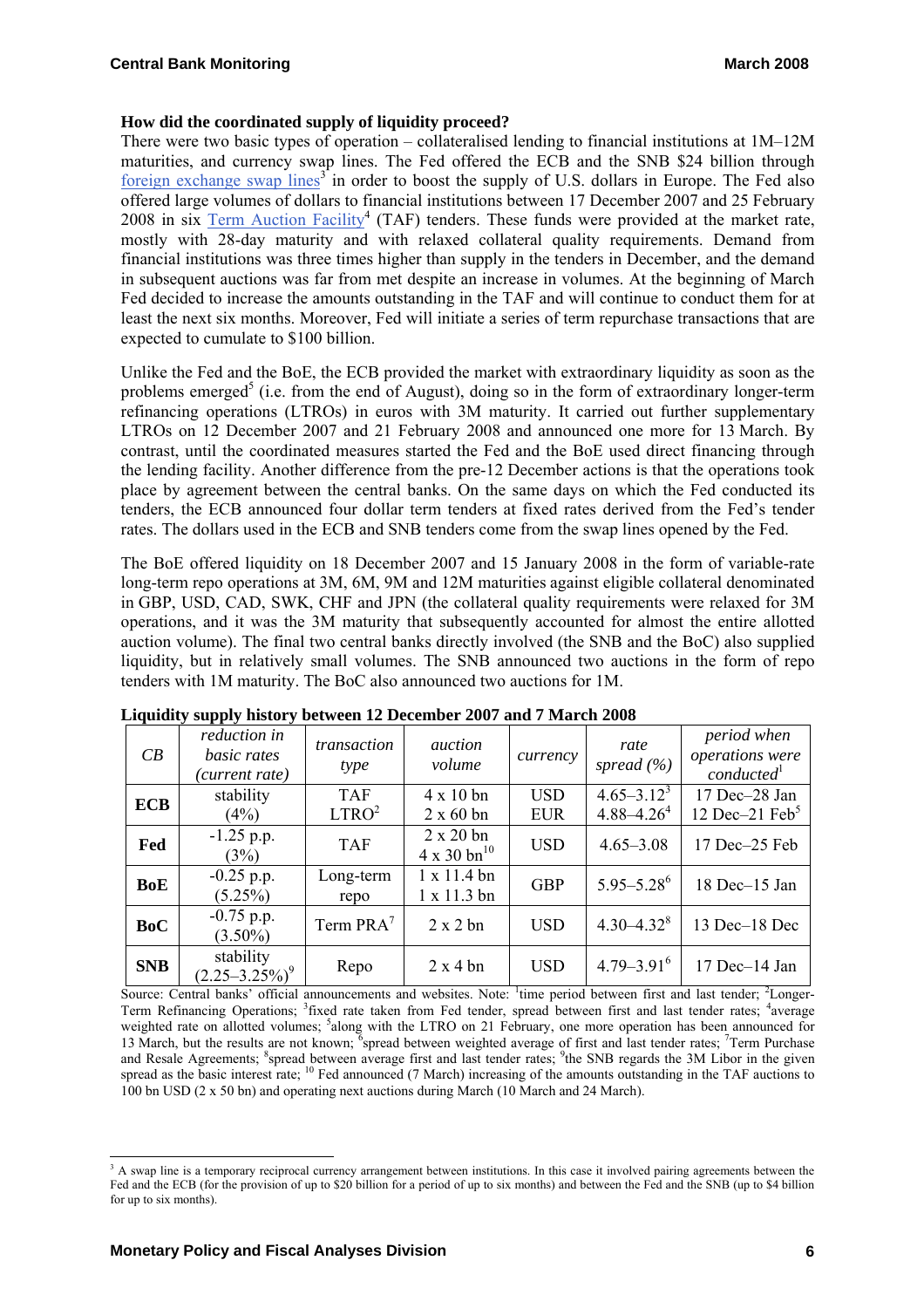#### **Assessment of the success of the central banks' coordinated approach**

The primary objective of the central banks' coordinated approach was to stabilise the money market and get it functioning again. The key aim from this perspective was to bring interbank 1M and 3M rates back down to the basic monetary policy rates and to restore banks' faith in the money market. This was essentially achieved, with the central banks working together to extend the maturity of funds provided, relaxing their collateral quality requirements and shifting their activities from direct funding to auction determination of rates. The central banks in the overall stabilisation process significantly helped to get the interbank market working again. They realised that they had a greater chance of succeeding in the globalised market if they acted jointly, and so they coordinated their actions.

 $\frac{1}{4}$  This Fed instrument was re-introduced on 12 December 2007. Each TAF auction is for a fixed amount (\$20 billion and \$30 billion) with the rate determined by the auction process. The minimum bid rate is derived from the overnight indexed swap (OIS) rate, which reflects the average overnight interbank rate. The funds are usually provided for 28 days and must be collateralised by securities defined by the Fed.<br><sup>5</sup> €40 billion and €75 billion on 23 August 2007 and 12 September 2007 respectivel billion.